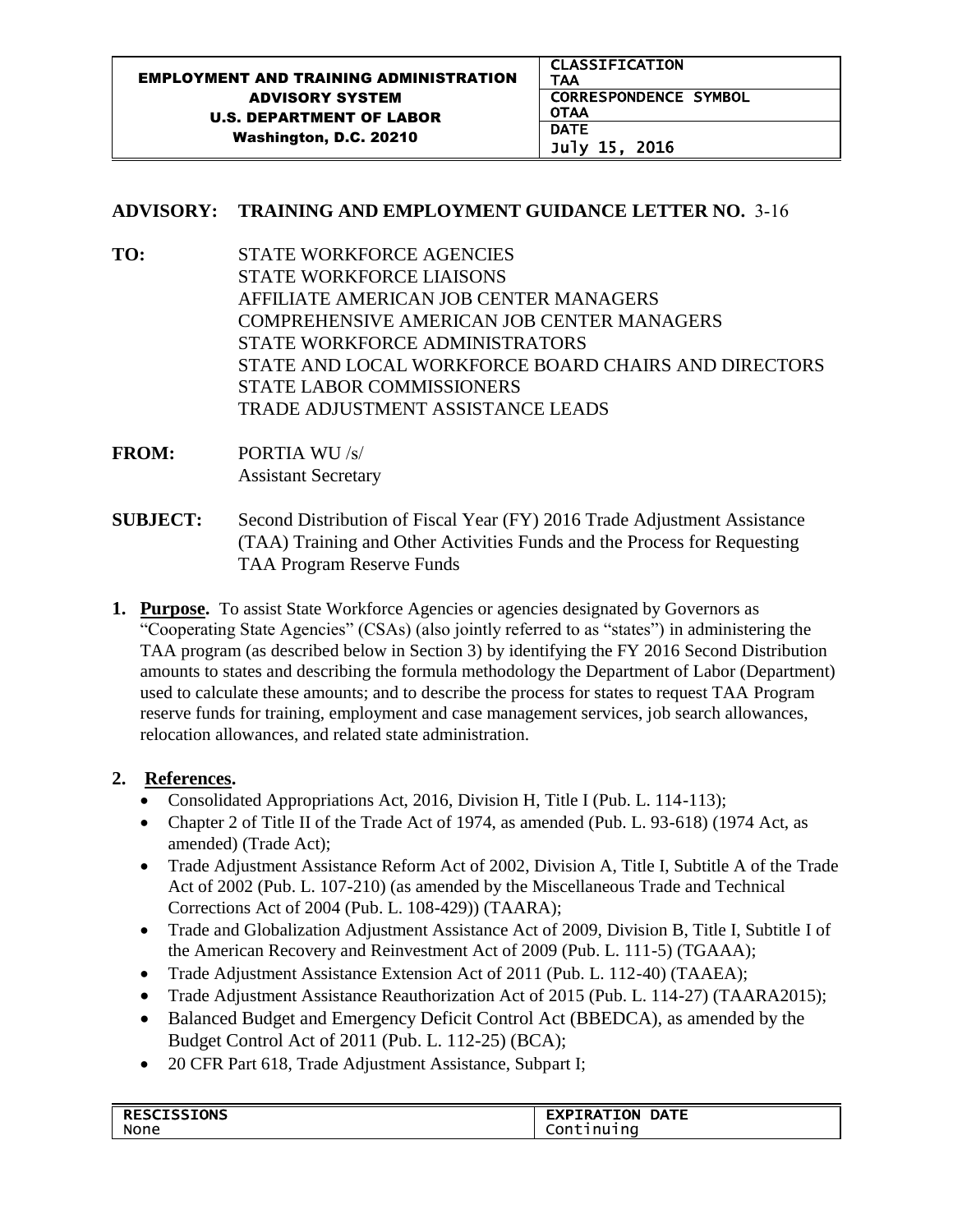- TEGL No. 05-15, *Operating Instructions for Implementing the Amendments to the Trade Act of 1974 Enacted by the Trade Adjustment Assistance Reauthorization Act of 2015;*
- TEGL No. 21-15, *Fiscal Year (FY) 2016 State Initial Allocations for Trade Adjustment Assistance (TAA) Training and Other Activities and the Process for Requesting TAA Reserve Funds;* and
- *Trade Adjustment Assistance (TAA) Annual Funding Agreement (AFA) Fiscal Year 2016.*
- **3. Background.** The Trade Act of 1974 (Pub. L. No. 93-618), as amended (the Act) (codified at 19 U.S.C. §§ 2271 *et seq*.), Title II, Chapter 2, established the Trade Adjustment Assistance for Workers (TAA), Alternative Trade Adjustment Assistance (ATAA), and Reemployment Trade Adjustment Assistance (RTAA) programs. These programs, collectively referred to as the TAA Program, provide assistance to workers who have been adversely affected by foreign trade. TEGL No. 21-15 explained that the regulations codified at 20 CFR 618.910 through 618.940 govern the distribution of funds. The regulations at 20 CFR 618.910 provide that 65 percent of the fiscal year Training and Other Activities funds are to be distributed by formula in an Initial Allocation of funds to states when the appropriation for the full fiscal year is available. The remaining 35 percent of these funds are held in reserve for later distribution or provided to states in need of reserve funds, in accordance with 20 CFR 618.920. The regulations at 20 CFR 618.930 prescribe how and when the Department must provide funds in the Second Distribution. This Second Distribution is the subject of this TEGL.

TEGL No. 21-15 also explains how the Consolidated Appropriations Act, 2016, governs the use of FY 2016 funds. FY 2016 funds may be used to provide Training and Other Activities to workers who are eligible for these activities under the 2002 Program, the 2009 Program, the 2011 Program, and the 2015 Program in accordance with the requirements of the TAA law in effect relating to those activities that were in effect at the time of filing of the petition for certification that covers these workers. Please refer to TEGL No. 21-15 for the definitions of these programs.

**4. Second Distribution of FY 2016 Funds.** In accordance with 20 CFR 618.930, by July 15 of each fiscal year, at least 90 percent of the funds appropriated for Training and Other Activities for the entire fiscal year will be allocated to states. Any funds that remain after the Second Distribution of funds and any subsequent reserve requests will be allocated to the states before the end of the fiscal year.

We derived the FY 2016 Second Distribution amount by using 90 percent of the FY 2016 Federal Unemployment Benefits and Allowances (FUBA) appropriation Training and Other Activities amount, post-sequestration, as the starting point. *Note: The FY 2016 FUBA appropriation is described in TEGL No. 21-15 including a discussion of the derivation of pre-sequestration and post-sequestration amounts in accordance with the BBEDCA*. Next, we subtracted the Initial Allocation from this amount. The remaining amount is the total Second Distribution amount to be distributed by formula to states, as announced in the Attachment of this TEGL. The Second Distribution of funds will be distributed to those states that received an Initial Allocation, using the same methodology as used for the Initial Allocation and according to the requirements set forth in 20 CFR 618.930.

**5. Funding Formula and the Process for Requesting Reserve Funds.** The Attachment to this TEGL provides the amounts of FY 2016 Training and Other Activities funds, by state,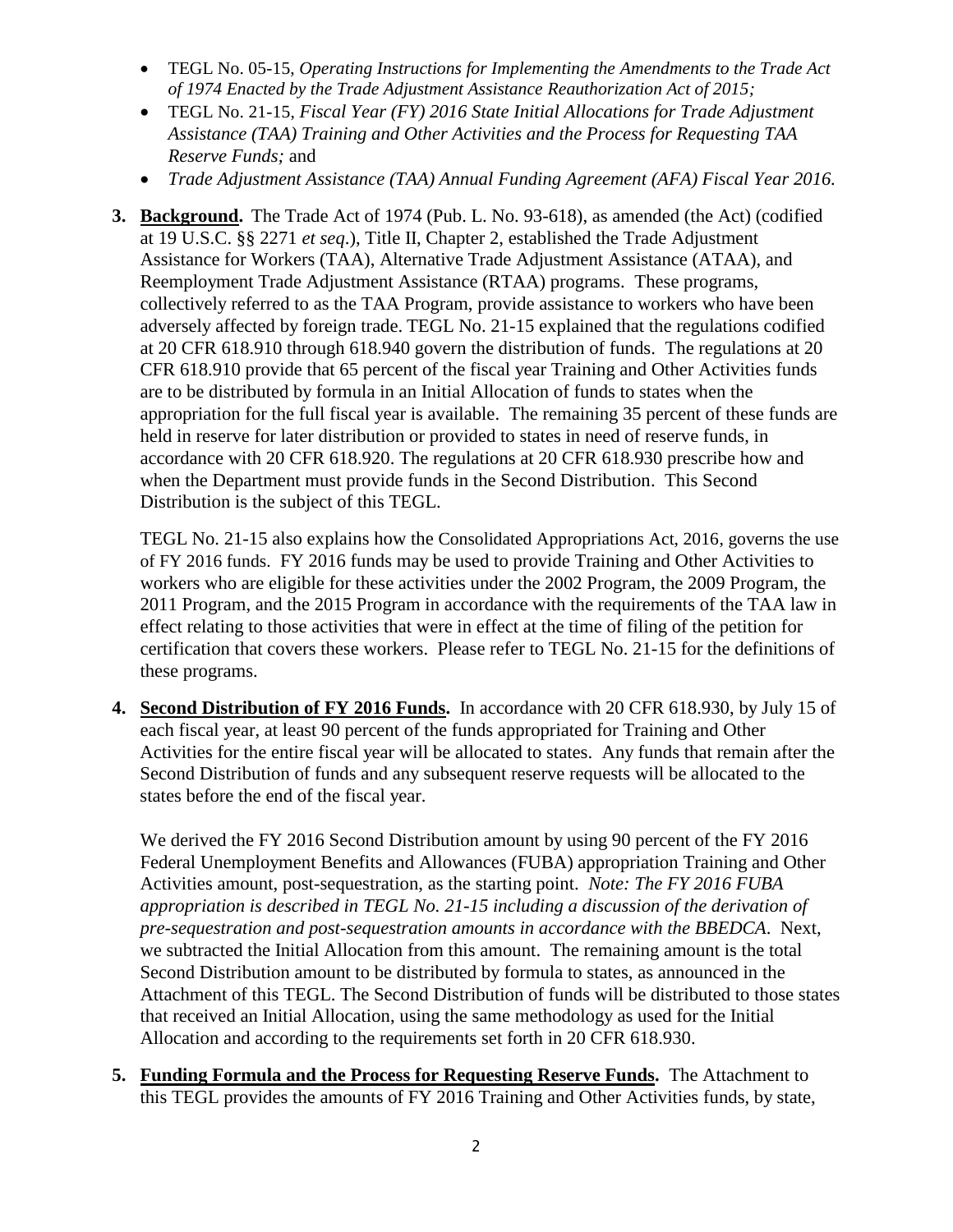that the Department will allocate by July 15 in the Second Distribution. These amounts were determined under the TAA funding formula as described in 20 CFR 618.910(f):

## **A**. **TAA Formula Funds:**

- 1. Trend in number of workers covered by certifications during the most recent four consecutive calendar quarters for which data are available;
- 2. Trend in number of workers participating in training during the most recent four consecutive calendar quarters for which data are available;
- 3. Number of workers estimated to be participating in training during the fiscal year; and
- 4. Estimated amount of funding needed to provide approved training to such workers during the fiscal year.

Factor 1 was established using the most recent four quarters (FY 2015 Quarter 3 through FY 2016 Quarter 2) of data for certified workers by state, and the quarters were weighted 40 percent; 30 percent; 20 percent; and 10 percent, respectively, from the most recent to the earliest quarter. This approach establishes a trend, giving the most recent quarters a greater impact on each factor than an earlier quarter.

Factor 2 was established using the most recent four quarters (FY 2015 Quarter 3 through FY 2016 Quarter 2) of data for workers participating in training by state, and the quarters were weighted 40 percent; 30 percent; 20 percent; and 10 percent, respectively, from the most recent quarter to least recent quarter. As with Factor 1, this approach establishes a trend, giving the most recent quarters a greater impact on each factor than an earlier quarter.

Factor 3 was determined by dividing the weighted average number of training participants for the state determined in Factor 2 by the sum of the weighted averages for all states and multiplying the resulting ratio by the projected national average of training participants for the fiscal year, using the estimates underlying the Department's most recent budget submission or update.

Factor 4 was calculated by multiplying the estimated number of participants in Factor 3 by the average training cost per participant in the state. The average training cost was calculated by dividing total training expenditures for the most recent four quarters by the average number of training participants for the same period.

Once each of the four factors were determined for each state under 20 CFR 618.910(f)(3), all four factors were assigned an equal weight. For FY 2016, the weight is 25 percent of the total for each factor.

Using the steps above, the Department determined each state's percentage of the national total for each factor. Using each state's percentage of each of these weighted factors, we determined the unadjusted percentage that the state will receive of the amount available for the Second Distribution.

**B**. **TAA Program Reserve Funds:** States may also request reserve funds in accordance with 20 CFR 618.920(b) at any other time during the fiscal year. The procedures for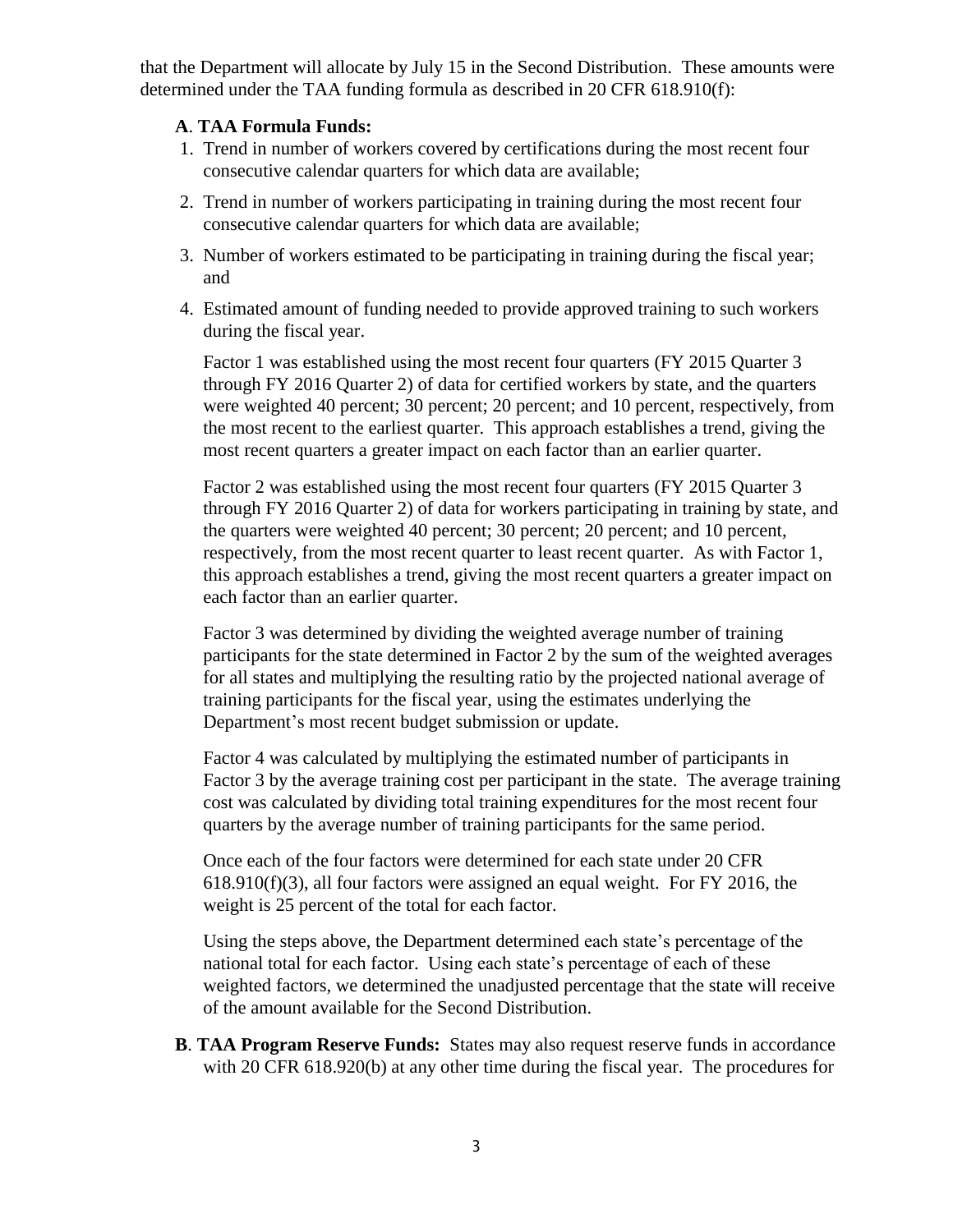requesting reserve funds and the eligibility for receiving reserve funds have not changed since the issuance of TEGL No. 21-15.

States must use the Reserve Funding Request Form ETA-9117 (OMB Approval No. 1205-0275) to request these funds. To be eligible for TAA reserve funds, a state must demonstrate that at least 50 percent of TAA funds made available to that state in the current fiscal year and the two preceding fiscal years have been expended, or that the state needs additional funds to meet unusual or unexpected events. A state requesting reserve funds must also provide a documented estimate of expected funding needs through the end of the fiscal year. States must base their estimate on an analysis that includes at least the following:

- The average cost of training in the state;
- The expected number of participants in Training and Other Activities through the end of the fiscal year; and
- The remaining funds the state has available for Training and Other Activities.
- **6. Use of Funds.** A state's allocation of FY 2016 funds in this distribution may be used to pay the costs for the provision of Training and Other Activities, including costs of related state administration and employment and case management services that states incur in the provision of these benefits and services. However, use of the FY 2016 funds is subject to the following restrictions under the FY 2016 TAA Annual Funding Agreement:
	- State Administration. The maximum amounts of FY 2016 Training and Other Activities funds available for state administration are provided in the Attachment to this TEGL and the Attachment to TEGL No. 21-15. Until the Final Distribution of FY 2016 funds are provided to states, which will occur before the end of FY 2016, these amounts represent the maximum amount of FY 2016 Training and Other Activities funds that may be used for expenditures for state administration. These amounts were established to ensure that states have sufficient resources to provide continuity of service for the programs, as specified in TEGL No. 5-15, Attachment A, Section D.1. *Note: A state may NOT use more than 10 percent of its FY 2016 Training and Other Activities Allocation for costs related to state administration. However, a state may use a portion of the funds available for state administration for training, if needed, as long as these funds are not needed for state administration*.
	- Employment and Case Management Services. The minimum amounts of FY 2016 Training and Other Activities funds a state may use to provide Employment and Case Management Services are provided in the Attachment to this TEGL and the Attachment to TEGL No. 21-15. Until the Final Distribution of FY 2016 funds, which will occur before the end of FY 2016, these amounts represent the minimum amount of FY 2016 funds that must be used for these purposes. States must use at least 5 percent of their FY 2016 Training and Other Activities funds to provide employment and case management services to TAA Program participants certified under the 2009 Program, the 2011 Program, and the 2015 Program. These funds may not be used to provide employment and case management services to workers covered by petitions certified under the 2002 Program. This five percent minimum is required to ensure TAA funds are available to provide the employment and case management activities to which workers under those programs are entitled, as specified in TEGL No. 5-15, Attachment A, Section G. *Note: A state may use more than the five percent (minimum) of the amount allocated to it for*